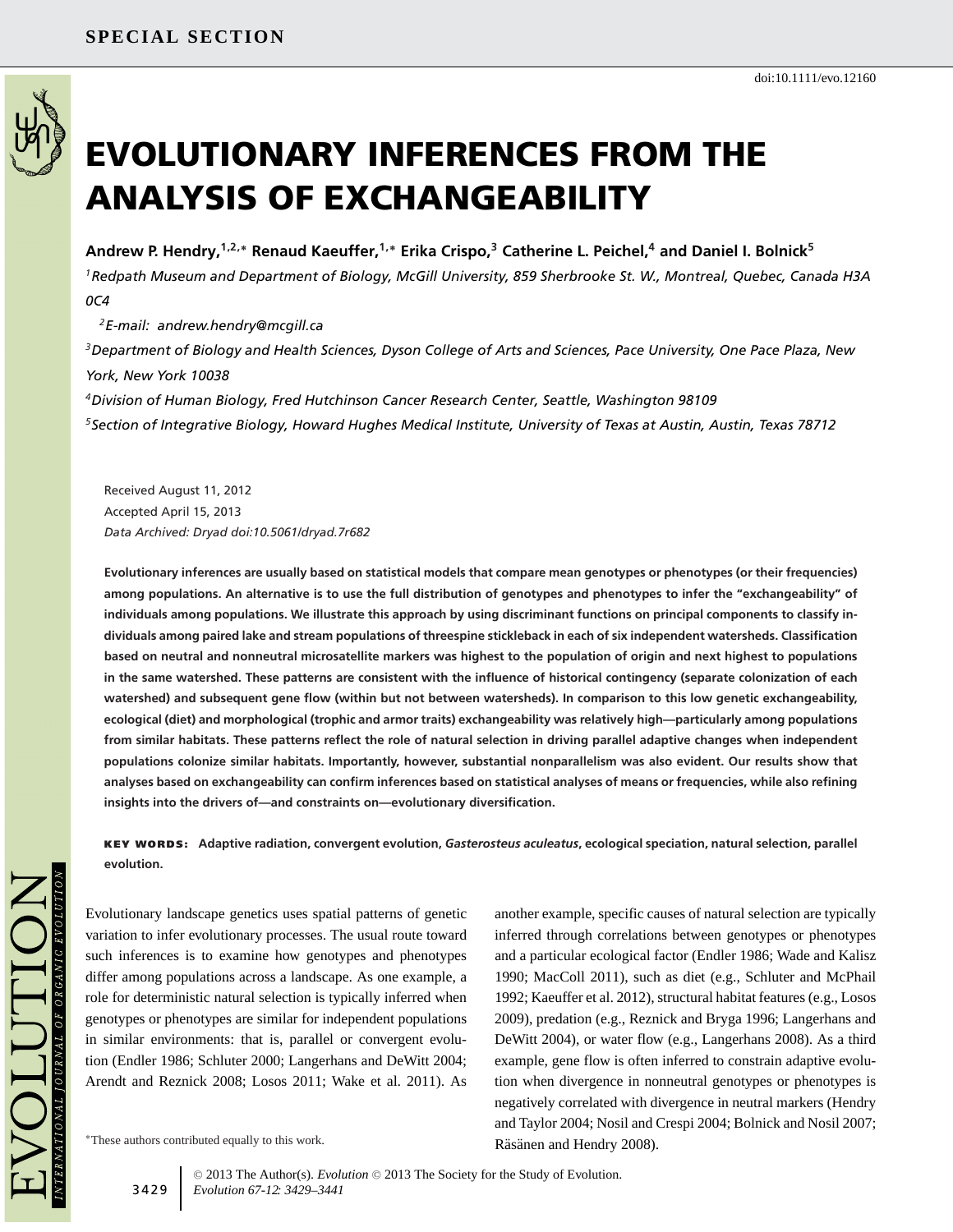Evolutionary inferences of the sort just described typically rely on the analysis of means or frequencies. For example, the first inference discussed above (parallel or convergent evolution) typically comes from statistical models (e.g., GLMs, ANOVAs, AMOVAs,  $\chi^2$ -tests) that consider the main effect of the environment term. The second two inferences (specific causal factors and the role of gene flow) typically come from statistical models (e.g., regressions, Mantel tests) that test whether population means or frequencies covary with potential drivers. At the most basic level, the essence of these approaches is to (1) distill populations down to estimates of their means, frequencies, and variances; (2) specify the precision of those estimates in the form of confidence intervals; (3) make statistical inferences based on confidence interval overlap; and (4) infer effect sizes based on explained variance. We will refer to all of these methods as the "significant effects on means" approach. Our goal is to advance an alternative approach that might better capture the biological properties of populations and thereby allow improved evolutionary inference.

The alternative is to use the full distribution of genotypes and phenotypes to infer how well individuals can be exchanged among populations without altering their ecological, phenotypic, or genetic properties. This consideration of the full distribution of phenotypes and genotypes acknowledges the important role that individual variation can play in a variety of evolutionary and ecological processes (Bolnick et al. 2003; Hansen et al. 2006; Bolnick et al. 2011). To be more specific, this alternative approach evaluates the probability of classification of each individual into each sampled population, and then uses the distribution of these classification probabilities to inform exchangeability. We will henceforth use this "exchangeability" term when referring to the phenomenon in general, whereas we will add appropriate descriptors when our goal is to infer exchangeability with respect to a particular property (e.g., ecological, phenotypic, neutral genetic, nonneutral genetic, specific traits, etc.). This specificity is valuable because comparing exchangeability among the different properties aids evolutionary inference, as will be made apparent later.

Concepts of exchangeability have been mostly used in speciation and taxonomy (Templeton 1989, 2001; Stockman and Bond 2007; Bond and Stockman 2008) and in conservation biology (Funk and Fa 2006; Cano et al. 2008). In particular, Templeton (1989, 2001) argued that separate species are reciprocally monophyletic (genetic non-exchangeability) and differ in reproductive or ecological traits (ecological non-exchangeability). Crandall et al. (2000) then argued that the same criterion could be extended to the identification of evolutionarily significant units within species (see also Rader et al. 2005). Our invocation of exchangeability is conceptually related to these earlier ideas but it differs in two important ways. First, previous applications have

relied on the "significant effects on means" approach rather than using the entire distribution to ask which populations could exchange individuals with the least alteration of those distributions. Second, previous applications have been concerned with determining if groups of organisms differ enough to be considered separate species or evolutionarily significant units, whereas we will be concerned with using conspecific populations to infer evolutionary processes.

We suggest that exchangeability can be best evaluated by using individual classification methods (details later). In particular, populations show high exchangeability when individuals are frequently "misclassified" between them: that is, individuals originating from one source population are often classified to another population. Considering this exchangeability across a large number of populations in different locations and environments can be used to infer evolutionary processes. For instance, high exchangeability (high misclassification) of individuals between independent populations in similar environments, but low exchangeability (low misclassification) of individuals between independent populations in different environments, would suggest parallel (or convergent) evolution and thus imply the importance of deterministic selection. Similarly, high exchangeability between independent populations experiencing a particular environmental factor (e.g., temperature) would implicate that factor as a key selective force, and high exchangeability between nearby populations would imply an important role for gene flow.

Classification methods are already widely used and have proven powerful for generating inferences about population structure and evolutionary processes (Castric and Bernatchez 2004; Hauser et al. 2006; Waples and Gaggiotti 2006; Manel et al. 2005). For morphological traits, classification based on discriminant functions is often used to infer similarities and differences among populations (e.g., Lavin and McPhail 1993; Reznick et al. 1996; Hendry et al. 2002). For genetic markers, classification based on "assignment tests" is often used for similar inferences and to identify particular individuals that are migrants or hybrids (Hubisz et al. 2009; Pritchard et al. 2000; Hansen et al. 2001; Hauser et al. 2006). We extend these existing classification methods in several ways. First, we use identical sets of individuals to perform classification based on morphology (trophic and armor traits), genetic markers (neutral and nonneutral microsatellites), and ecology (diet as inferred by stomach contents and stable isotopes). Direct comparison of results among these different classes of variables is made possible by using the same classification method for each: discriminant functions on principal components (Jombart et al. 2010). Second, we consider not only the individuals originating from each population that are correctly classified to their home population versus "misclassified" to another population, but we also "cross-classify" all individuals. That is, we also ask which population, apart from the population of origin,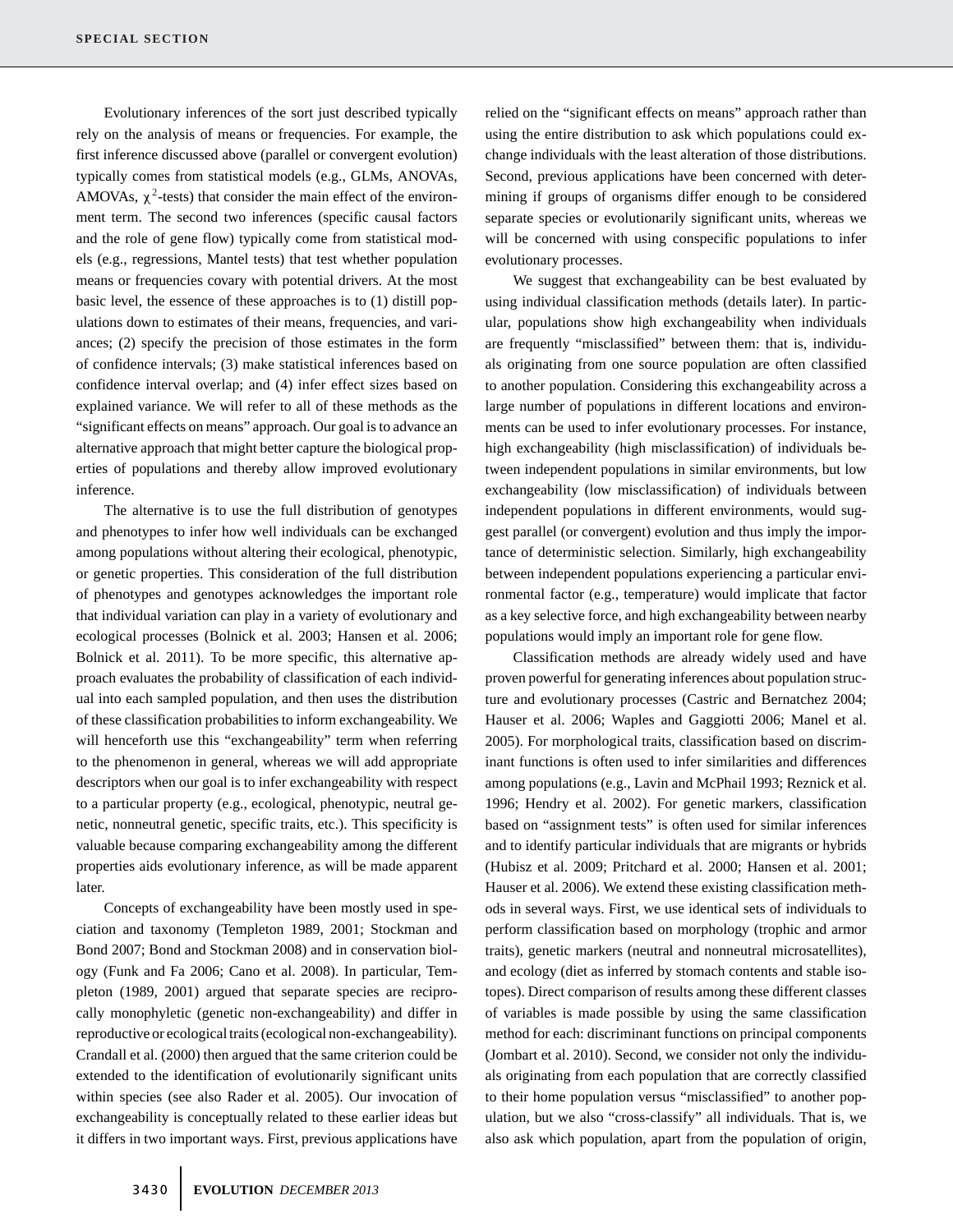is the best fit for each individual. This cross-classification approach complements misclassification because exchangeability can be inferred based on all sampled individuals (as opposed to just those misclassified), which should increase power.

# *Study System and Predictions*

Our illustrative analysis makes use of data collected in an earlier study of threespine stickleback (*Gasterosteus aculeatus*). Kaeuffer et al. (2012) examined parapatric population pairs of threespine stickleback in lake versus stream environments (henceforth "habitats") within six different watersheds (one pair per watershed). Based on neutral microsatellites (Kaeuffer et al. 2012),  $F_{ST}$  between populations in different watersheds had a mean of 0.229, a SD of 0.093, a maximum of 0.474, and a minimum of 0.060. Of 55 pairwise comparisons, only three had  $F_{ST}$  < 0.100. These differences support the inference that lake–stream divergence was an independent evolutionary event within each watershed, and that any subsequent gene flow has been very low among watersheds (see also Hendry and Taylor 2004; Berner et al. 2009).

Using the "significant effects on means" approach, the following conclusions were reached by Kaeuffer et al. (2012). (1) Lake–stream diet divergence was in a similar direction in each of the six watersheds (lake fish forage more on zooplankton than do stream fish), implying that divergent selection on foraging-related (trophic) traits was also in a similar direction. (2) Lake–stream divergence in body shape and gill raker structure was in a similar direction in each of the six watersheds (i.e., parallel evolution), suggesting an important role of deterministic natural selection. (3) By contrast, lake–stream divergence in armor traits differed in direction among the six watersheds (i.e., nonparallel evolution), suggesting a weak role of deterministic natural selection at least between generic "lake" and "stream" designations. (4) Lake–stream divergence in genetic (microsatellite) markers was sometimes in the same direction (parallel) and sometimes not (nonparallel), implying both deterministic and nondeterministic contributions of selection. (5) Lake–stream divergence in trophic traits and in some genetic markers was positively correlated with lake–stream divergence in diets, confirming intuition that diet divergence was a primarily determinant of selection.

Reframing this system in the context of exchangeability, we expect the following. (1) Misclassification and crossclassification based on diet should be higher between populations in similar habitats than between populations in different habitats. (2) Misclassification and cross-classification based on trophic traits should be higher between populations in similar habitats than between populations in different habitats. (3) Misclassification and cross-classification based on armor traits should not be closely associated with habitat type. (4) Misclassification and cross-classification based on genetic markers should be much

lower between than within watersheds—because contingency increases differences between watersheds and gene flow decreases differences within watersheds. It is also possible that genetic misclassification and cross-classification will be more closely linked to habitat type for nonneutral than for neutral markers—if the nonneutral markers influenced by selection are the same in the different watersheds. (5) Misclassification and cross-classification patterns for diet should be predictive of patterns for trophic traits and perhaps also for nonneutral genetic markers—-because diet is the main variable driving parallelism in divergent selection. The same should not be true, however, for armor traits and neutral markers.

# *Methods* **POPULATIONS AND SAMPLING**

In May 2008, we collected threespine stickleback from paired lake and stream sites in each of six independent watersheds on Vancouver Island, British Columbia, Canada (12 sites in total). The specific pairs (Fig. 1; Appendix S1) were chosen based on prior knowledge of strong lake–stream divergence in morphology, and independent origins from marine ancestors (Hendry and Taylor 2004; Berner et al. 2008, 2009). At each site, we used unbaited minnow traps to capture and retain 36–40 fish (Appendix S1). The fish were euthanized with MS222 and their left side was photographed with a digital camera (Nikon D100). We then weighed each fish  $(\pm 0.01 \text{ g})$  and preserved part of the pectoral fin in 95% ethanol. To enable analysis of stable isotopes, white muscle tissue from the back of each fish was preserved on ice and later dried in an oven for 36 hours at 72◦C. Each fish was also dissected to determine its sex and to remove the stomach for diet analysis. The stomach (and its contents) and the remaining carcass were preserved separately in 95% ethanol.

#### **ECOLOGY, MORPHOLOGY, AND GENETICS**

Our ecological inferences were based on diet, which is an excellent predictor of selection on trophic traits in threespine stickleback (for a detailed rationale, see Bolnick and Araujo 2011; Kaeuffer et al. 2012). To consider short-term diets, food items from each stomach were categorized as either limnetic or benthic following Schluter and McPhail (1992). These counts were used to calculate the "proportion of limnetic prey" (PLP) for each individual as the number of limnetic prey items divided by the total number of identified prey items (limnetic plus benthic; Schluter and McPhail 1992; Berner et al. 2008, 2009). To consider long-term diets and ecological niches, we used stable isotopes (Post 2002; Newsome et al. 2007). Following previous studies of threespine stickleback (Bolnick et al. 2008; Reimchen et al. 2008; Snowberg and Bolnick 2008; Matthews et al. 2010), we estimated (1) the relative importance of different sources of primary production for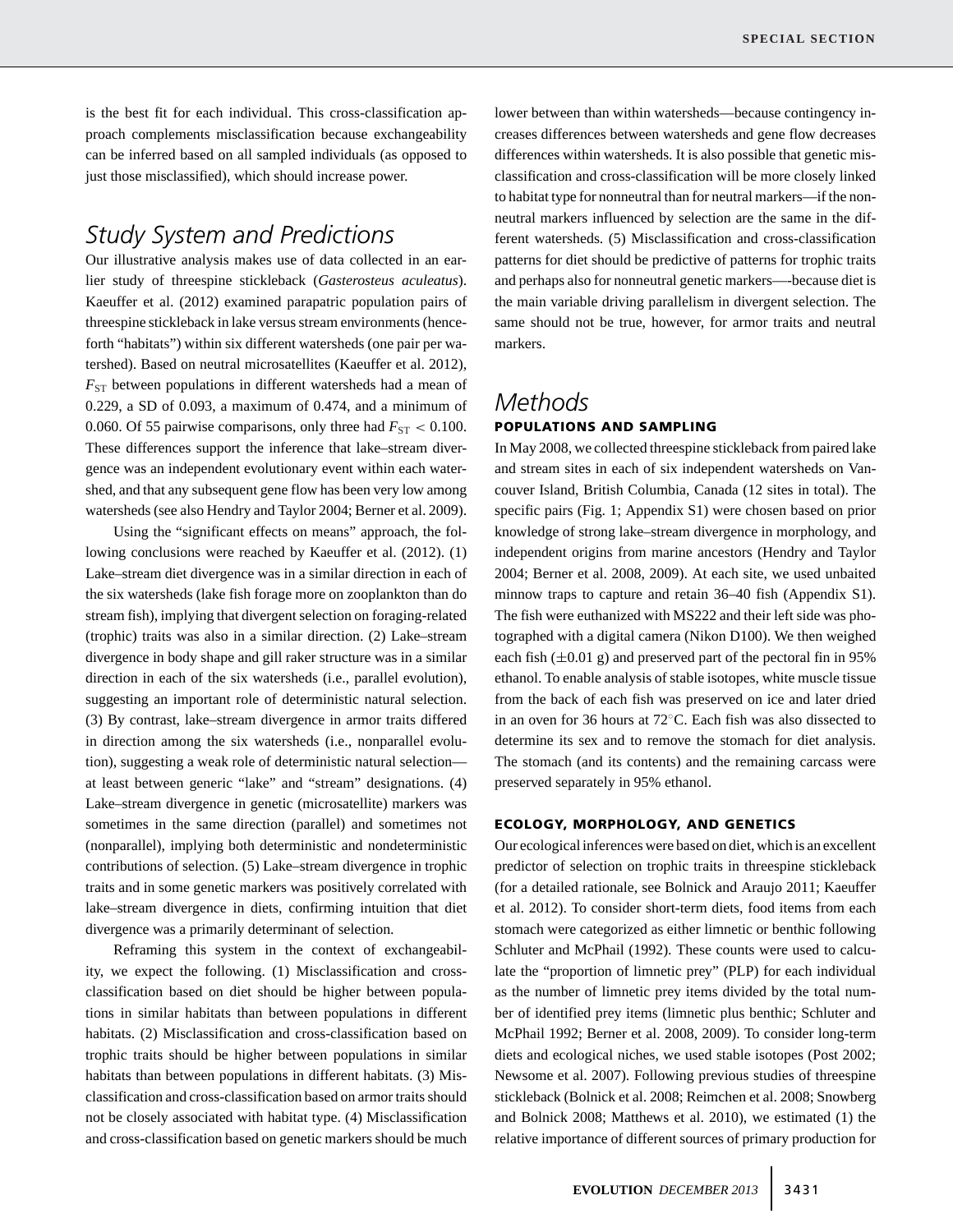

**Figure 1. Map of the studied watersheds on northern Vancouver Island, British Columbia, Canada. Other watersheds and tributaries are omitted for clarity.**

each individual ( $\delta^{13}$ C), and (2) the trophic position of each individual ( $\delta^{15}$ N). To generate these ratios, weighed and dried muscle samples were analyzed in the UC Davis Stable Isotope Facility, and the resulting  $\delta^{13}C$  and  $\delta^{15}N$  values were expressed relative to international standards: PDB (PeeDee Belemnite) for carbon and air for nitrogen. Kaeuffer et al. (2012) provides more details on these calculations.

Our morphological inferences were based on trophic traits (body shape, gill raker number, and gill raker length) and defensive armor traits (plates and spines). More details on the functional significance of these traits, and their genetic basis, are provided in Kaeuffer et al. (2012). To analyze body shape, we used geometric morphometrics. TpsDig (Rohlf 2006) was used to place 16 homologous landmarks onto the digital image of each fish (Berner et al. 2009; Kaeuffer et al. 2012; Fig. 2). TpsRelw (Rohlf 2005) was used to estimate each fish's centroid size (body size) and its affine (uniform) and nonaffine (partial warp) components of body shape (Zelditch et al. 2004). TpsRelw was then used to extract relative warps (principal components) of shape variation across all individuals in the study. Lateral plates were counted on the left side of each fish and digital calipers were used to measure the lengths  $(\pm 0.01 \text{ mm})$  of the left pelvic spine and the dorsal spine along the anterior side of the spine (Fig. 2). Gill rakers were counted on the ventral bone of the left gill arch from its base to its joint with the dorsal bone, and the lengths of the second to fourth gill raker were measured from the epibranchial–ceratobranchial joint on the ceratobranchial (Berner et al. 2009; Kaeuffer et al. 2012). These gill measurements were made at  $45\times$  magnification on a stereomicroscope with a micrometer (precision of 0.01 mm). Some of the measured traits were correlated with body size, and so

allometric size standardizations were applied (see Kaeuffer et al. 2012).

Genetic data were based on six putatively neutral microsatellite loci and six putatively nonneutral microsatellite loci ("neutral" and "selected" loci in Kaeuffer et al. 2012). The six neutral loci (*Stn34*, *Stn67*, *Stn87*, *Stn159*, *Stn199*, and *Stn234*) were chosen because they are not tightly linked to any known quantitative trait locus (QTL). The six nonneutral loci (*Stn45*, *Stn168*, *Stn232*, *Stn246*, *Stn321*, and *Stn386*) were chosen (out of 192 examined in bulk-segregant analyses) because they showed several signatures of divergent selection. These signatures are summarized here and are detailed in Kaeuffer et al. (2012). (1) Allele size distributions showed little overlap between the lake and stream fish within two or more watersheds, which decreases the chance that divergence was due to drift or type 1 statistical error. (2) Previous work on stickleback found that five of the six loci were linked to QTL for adaptive traits, including morphology and gill raker number. (3) Lake–stream divergence in *Stn321* was positively associated with lake–stream divergence in gill raker number, and the same was true for  $\frac{Stn45}{}$  and body shape. (4) The  $F_{ST}$  for each nonneutral locus was often outside the 95% confidence interval (CI) of the neutral loci.

### **CLASSIFICATION**

Exchangeability analyses can be based on any method that classifies individuals among groups, such as assignment tests for genetic data or discriminant functions for morphological data. Analyzing our data with several of these methods yielded qualitatively similar results, and so we will here present those based on only one method: discriminant analysis on principal components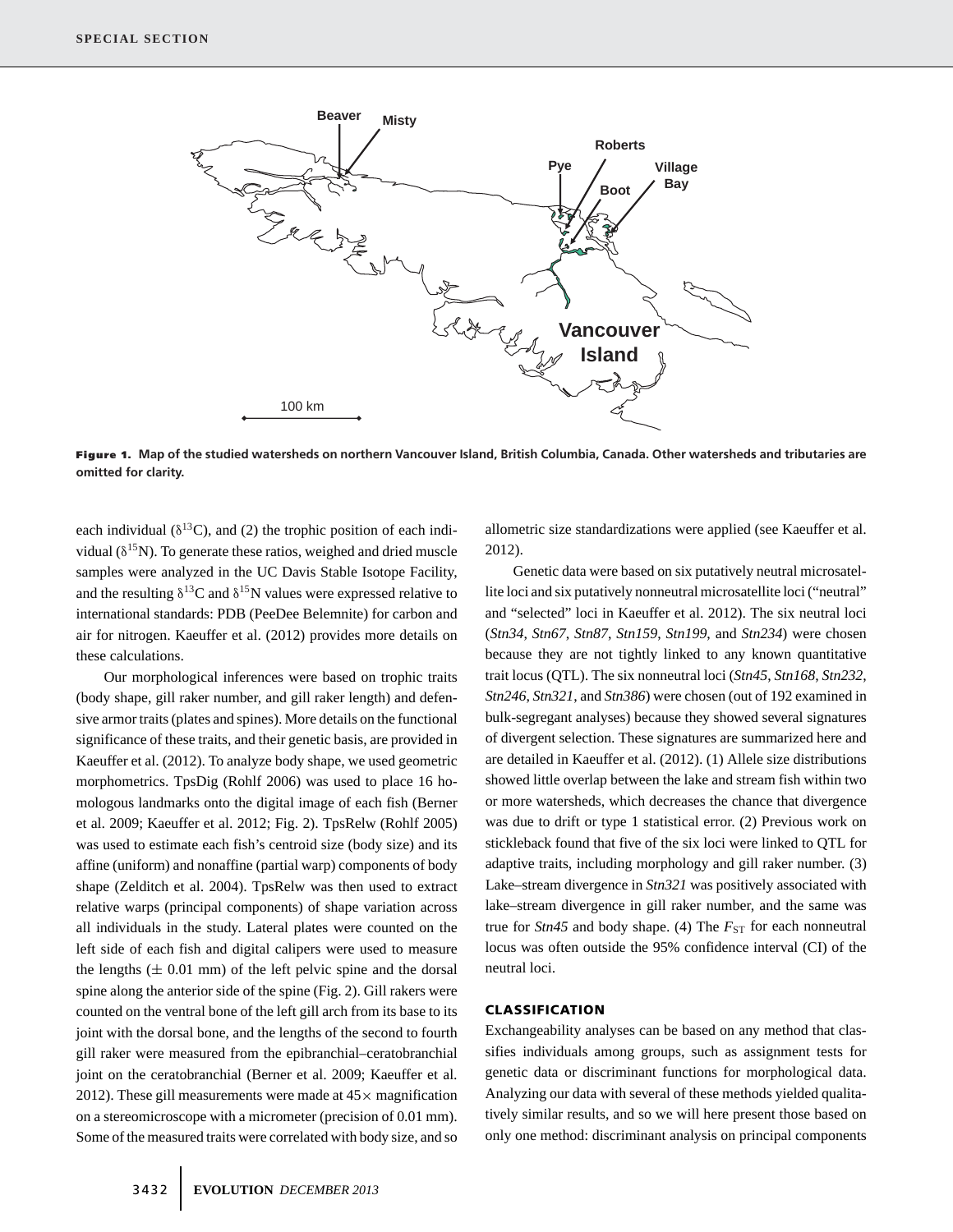

**Figure 2. Positions of landmarks used to quantify in body shape. Also shown are the spine measurements. The drawing is modified from Berner et al. (2008).**

(DAPC; Jombart et al. 2010). Discriminant analysis on principal component has several advantages over other methods, including applicability to any data type (e.g., quantitative traits, metric traits, and multilocus genotypes). This property allowed us to directly compare results for different variables without any bias owing to different classification methods. Additional details regarding DAPC and its assumptions and advantages appear in Jombart et al. (2010).

We generated five different DAPCs using five different variable "classes": diet (PLP,  $\delta^{13}$ C, and  $\delta^{15}$ N), trophic traits (relative warp 1, gill raker length, and gill raker number), armor traits (plate number, pelvic spine length, and dorsal spine length), neutral markers (*Stn34*, *Stn67*, *Stn87*, *Stn159*, *Stn199*, and *Stn234*), and nonneutral markers (*Stn45*, *Stn168*, *Stn232*, *Stn246*, *Stn321*, and *Stn386*). Although some effects of sex were evident, these were minor in comparison to population differences and are ignored for the sake of simplicity. When information was not available for a particular individual (5.7% of individuals for gill raker number, 0.9% for PLP, and 1.91% for isotopes), we substituted the mean trait value estimated over all individuals (Jombart et al. 2010). Retaining too many principal components can lead to overfitting the discriminant analyses, and so we first used an a-score function to estimate the optimal number of principal components (Jombart et al. 2010), which was three for all variable classes except neutral markers (14) and nonneutral markers (13). In addition to these DAPC for variable classes, we also performed DAPC individually for each morphological variable: relative warp 1, gill raker

number, gill raker length, lateral plate number, pelvic spine length, and dorsal spine length.

Discriminant analysis on principal components allowed us to determine the probability that a given individual from a given population of origin could be classified into each of the 12 candidate populations included in the analysis. In each case, we considered an individual to be classified to the population where its probability was highest (excluding the population of origin in the case of cross-classification). The population to which an individual fish was classified might represent, in reference to the population of origin, a similar or different habitat (lake or stream) between which gene flow would be likely (parapatric within a watershed) or unlikely (allopatric between watersheds). We could thus group individuals into four categories of classification: the population of origin (origin), a parapatric population in a different habitat (lake to stream or stream to lake within the same watershed), an allopatric population in a similar habitat (lake to lake or stream to stream between watersheds), and an allopatric population in a different habitat (lake to stream or stream to lake between watersheds). The above analysis yields patterns that we will analyze in the context of "misclassification." For "cross-classification," the analysis was the same except for one *post hoc* modification: for those individuals classified with the highest probability to their population of origin, we instead recorded the population to which that individual had the next-highest probability of classification. Thus, in the case of cross-classification, the analysis is based on only the last three of the above categories.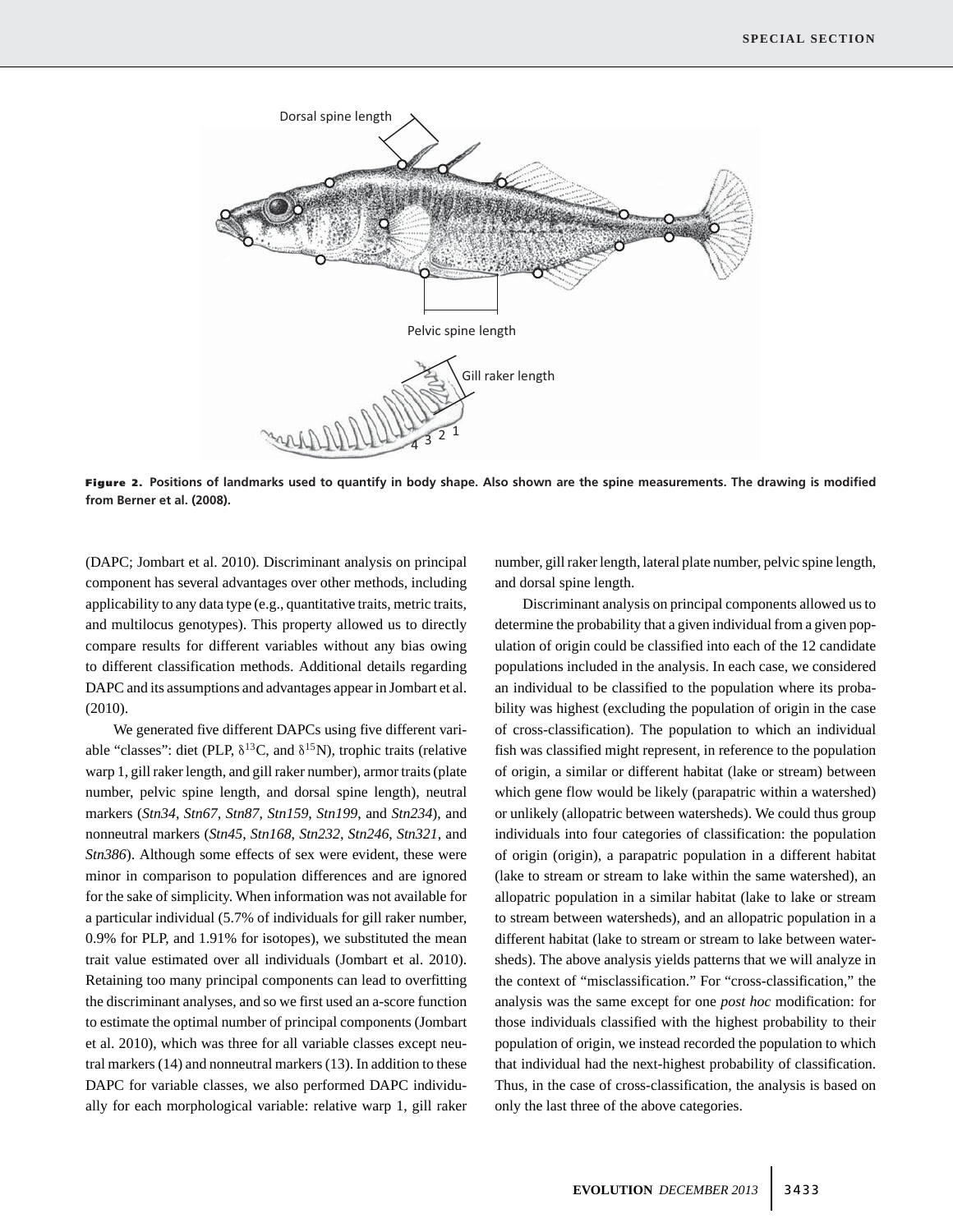Interpretation of classification patterns requires standardizing for random expectations: that is, how many individuals would be classified into each category if classification was equally probable into each of the 12 candidate populations (11 for crossclassification). We performed this standardization by dividing the number of individuals classified (or cross-classified) into a given category by the number of populations in that category. This standardization gives the mean number of individuals classified (or cross-classified) per population per category. These calculations were performed for each population of origin, yielding 12 standardized estimates that were used to calculate the mean and 95% CI for classification into each category for each DAPC. Although more refined statistical approaches could be implemented (e.g., randomization, mixed models), CI overlap will be used here to illustrate the general procedure in a simple and straightforward fashion.

# *Results* **CLASSIFICATION TO POPULATION OF ORIGIN**

Classification to the population of origin was higher (2.7–11.0 times the random expectation) than to any other population for all classes of variables (Fig. 3). This result shows that all populations are unique to at least some extent for all variables—and, hence, are never fully exchangeable. This outcome presumably reflects the fact that each population has experienced a unique combination of colonization history, selection, drift, mutation, and gene flow.

For genetic markers, classification to the population of origin was very high: 10.5 times the random expectation for neutral markers and 11.0 times the random expectation for nonneutral markers (Fig. 3). In fact, six of the 24 population-by-marker type (neutral or non-neutral) combinations showed 100% classification to the population of origin, and only one of the 24 showed less than 75% (Appendix S2). These results highlight the fact that historical contingency, contemporary selection, and limited gene flow can cause very low genetic exchangeability even between adjacent populations.

For ecological (diet) variables, classification to the population of origin was 6.2 times the random expectation (Fig. 3), and five of the 12 populations showed greater than 50% classification to the population of origin (Appendix S2). These results highlight two important points. On the one hand, ecological exchangeability is much higher than genetic exchangeability (Fig. 1), which makes sense because diets overlap considerably among populations (Kaeuffer et al. 2012). On the other hand, ecological exchangeability is still somewhat limited, which suggests that diet differences could cause limited exchangeability for traits under divergent selection.

For morphological variables, classification to the population of origin was 2.8 times the random expectation for trophic traits



**Figure 3. Ratio of the mean number of individuals classified into each category (origin, parapatric different habitat, allopatric similar habitat, and allopatric different habitat) to the mean number expected to be classified into those categories by chance (random expectation). The upper panel shows classification into the population of origin and misclassification into other populations, whereas the bottom panel shows cross-classification of all individuals away from the population of origin. In both panels, the values are means and 95% CIs. Although traits/markers are labeled for only one set of bars, the same labels apply in the same order to each set of bars.**

and 3.1 times the random expectation for armor traits (Fig. 3). Classification to the population of origin was greater than 50% for only one of the 24 population-by-trait type (trophic or armor) combinations (Appendix S2). We see two major points here. First, selection on morphological traits *increases* exchangeability, relative to genetic markers, presumably because similar adaptations are suitable for multiple locations. This effect should be particularly strong when populations are found in similar habitats, such as two streams or two lakes—a point we consider further later. Second, exchangeability is higher for trophic traits than for the selective factors (diet) thought to influence selection on those traits. This difference indicates that variation in morphological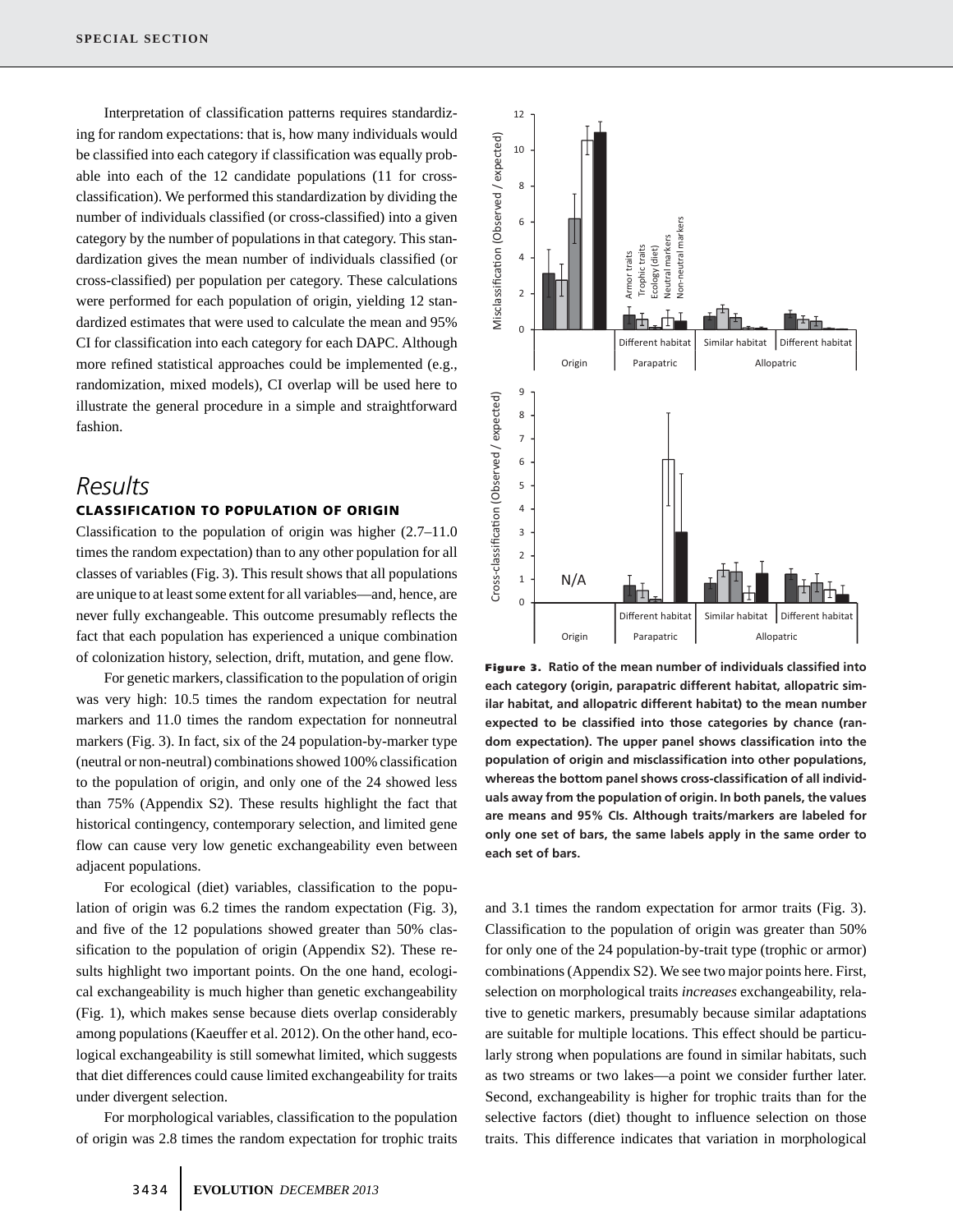traits likely reflects patterns of selection that are not fully captured by our simple diet measures. That is, other environmental factors influence selection on stickleback morphology, and these other factors likely differ among populations of a given habitat "type."

### **MISCLASSIFICATION**

We now consider individuals from the above analysis that were *not* classified to their population of origin (Fig. 3; Appendix S2). A first striking pattern is that nearly all misclassifications for genetic markers were to the other population within the same watershed (6.1–18.3 times higher, relative to random expectations, within than between watersheds). This result reflects the large among-watershed genetic differences that arise owing to separate colonization from marine ancestors followed by low among-watershed gene flow (Hendry and Taylor 2004; Berner et al. 2009; Kaeuffer et al. 2012). The fact that this pattern held for both neutral and nonneutral markers suggests that the latter did not show strongly parallel lake–stream genetic divergence, at least not in the genomic regions where our markers were located (the strength of this statement will be tempered below by results for cross-classification).

A second striking pattern is that misclassifications based on diet were less common between parapatric populations in different habitats than between allopatric populations in either habitat. Specifically, misclassifications were, relative to parapatric different habitats, 5.2 times more likely into allopatric similar habitats and 3.7 times more likely into allopatric different habitats—both relative to random expectations (Fig. 3). This result reflects the fact that diets always show low overlap between *parapatric* lake and stream habitats, whereas they sometimes show high overlap between *allopatric* populations, even from different habitats. That is, stickleback from a lake in one watershed might have a diet that is reasonably similar to stickleback from a stream in another watershed. As just one example, the PLP in Beaver Lake was similar to that in Robert's stream (Berner et al. 2009; Kaeuffer et al. 2012).

A third striking pattern is that misclassification based on trophic traits was higher into allopatric populations of the same habitat type than into allopatric or parapatric populations of the other habitat type (Fig. 3). This result reflects the parallelism in lake–stream divergence reported in previous work on these populations (Hendry and Taylor 2004; Kaeuffer et al. 2012). That is, similar phenotypes evolve for populations in similar habitats, which increases exchangeability for relevant adaptive traits. The difference was not large, however, which shows that parallelism was not especially strong—a point to which we will later return. By contrast, misclassification based on armor traits showed no association with habitat. This result reinforces previous assertions that armor traits do not show strong parallelism—because divergent selection acting on them is not consistent between lake and stream habitats in different watersheds (Hendry and Taylor 2004; Kaeuffer et al. 2012).

### **CROSS-CLASSIFICATION**

As explained earlier, exchangeability inferences might be more powerful when based on cross-classification than when based on misclassification, because the former makes use of all individuals whereas the latter makes use only of individuals that are not classified to the population of origin. Fitting this expectation, cross-classification patterns (Fig. 3; Appendix S3) amplified many of the above inferences based on misclassification, while also revealing some additional nuances.

For genetic markers, many individuals were classified with 100% probability to their population of origin (Appendix S1), making them uninformative for cross-classification. However, some strong patterns were nevertheless evident (Fig. 3). In particular, cross-classification was much higher within than between watersheds, a result that further supports the important roles of contingency and gene flow in structuring genetic variation. Some additional patterns were evident for nonneutral (but not neutral) markers: (1) high variation among focal populations meant that confidence intervals overlapped for cross-classification into parapatric versus allopatric populations; and (2) cross-classification into allopatric populations was 3.6 times higher for similar than for different habitats. The second of these patterns suggests, in contrast to results for misclassification, that lake–stream divergence in the different watersheds might share at least some genetic basis: that is, some parallelism at the genetic level (Kaeuffer et al. 2012; Roesti et al. 2012). However, a bias remains because we chose nonneutral markers based partly on this very criterion—see Methods.

As was the case for misclassification, ecological (diet) crossclassification was much lower into different habitats in the same watershed than into similar or different habitats in different watersheds—again likely reflecting diet differences in the former but some diet similarity in the latter. And, also as before, morphological cross-classification was higher into similar habitats than into different habitats for trophic traits but not for armor traits—again likely reflecting parallel selection pressures (diet) for the former but not for the latter.

### **ADDITIONAL INSIGHTS**

Cross-classification based on individual morphological variables (as opposed to variable "classes") helps to refine inferences regarding the drivers of diversification (Fig. 4). In particular, relative warp 1, which mostly captures body depth (see also Kaeuffer et al. 2012), showed the strongest signature of parallelism (Fig. 4). First, cross-classification was higher into similar habitats in allopatry (1.85 times the random expectation) than into different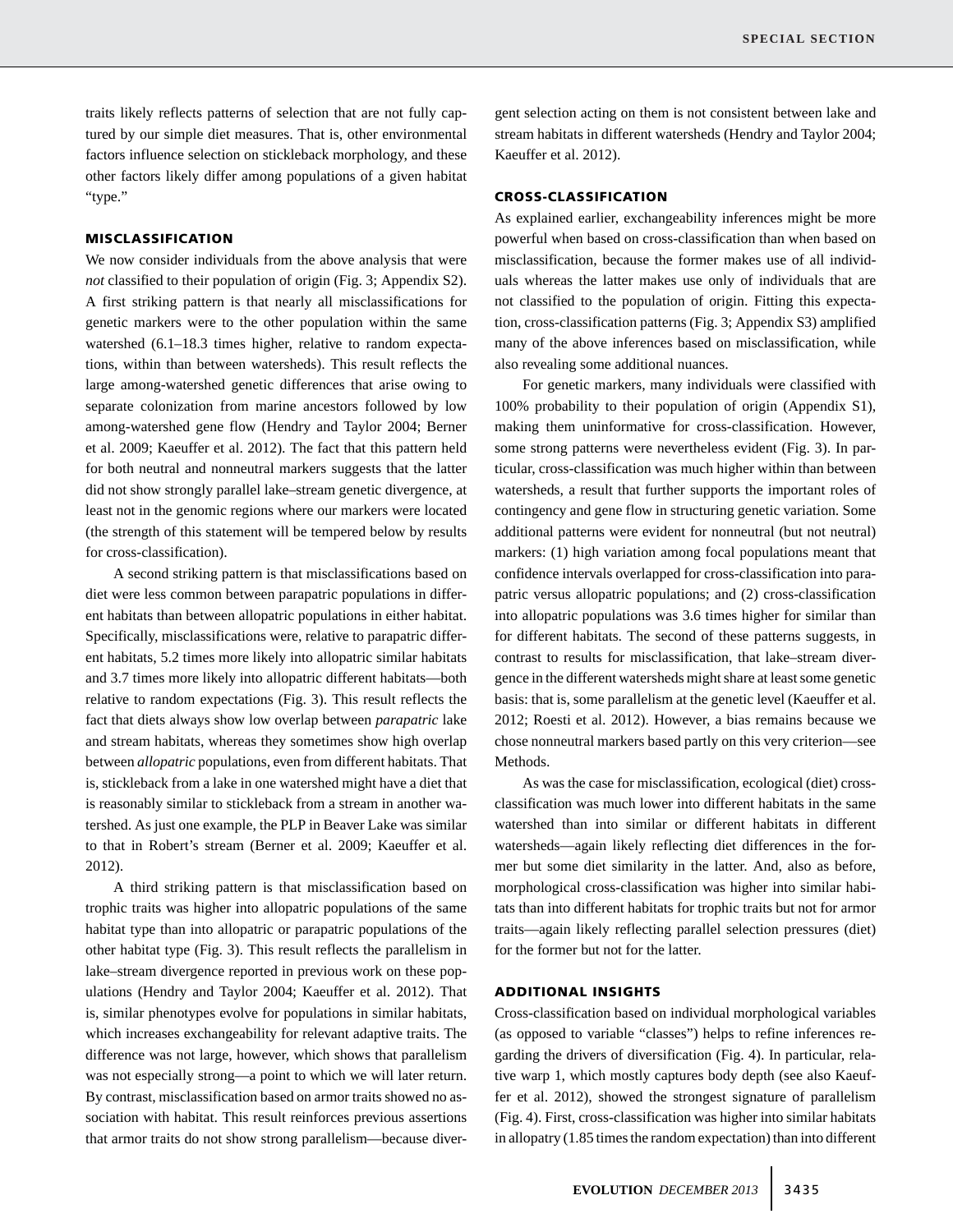

**Figure 4. Ratios for each morphological trait of the mean number of individuals cross-classified into each category (parapatric different habitat, allopatric similar habitat, allopatric different habitat) to the mean number expected to be cross-classified into those categories by chance (random expectation). The values are means and 95% CIs. Although the traits are labeled for only one set of bars, the same labels apply in the same order to each set of bars.**

habitats in parapatry (0.38 times) or allopatry (0.27 times). Second, cross-classification into similar habitats in allopatry was much higher for relative warp 1 (1.85 times) than for any of the other traits (0.77–1.27 times). These results confirm that traits showing the highest degree of parallelism (Kaeuffer et al. 2012) should also show the highest exchangeability among populations in similar habitats and the least exchangeability among populations in different habitats.

Patterns of cross-classification for ecological variables that shape selection should predict patterns of cross-classification for traits subject to that selection—as we have already noted. A test of this assertion is whether patterns of cross-classification for ecological (diet) variables are predictive of patterns of crossclassification for trophic traits but not for armor traits—because diet influences selection on the former much more than on the latter (Berner et al. 2008). This expectation was met for misclassification (not shown) and for cross-classification (Fig. 5), although the association was not very strong even for trophic traits. In particular, allopatric populations in different habitats showed higher cross-classification based on ecological variables than on trophic traits (Fig. 5), a result that suggests other factors influence divergence in trophic traits among watersheds.

Results from cross-classification should—to at least some extent—parallel those based on significant effects on means. We explored this expectation by relating, for each variable, crossclassification patterns to differences in means and frequencies. For the former, we used cross-classification of individuals from



**Figure 5. Relationships between ecological cross-classification and trophic (upper panel) and armor (lower panel) crossclassification. The ecological, trophic, and armor values were from discriminant analysis on principal components and are the ratio of observed vales to random expectations (as in Fig. 3). Each population is represented by three data points corresponding to the three categories into which cross-classification could occur: parapatric different habitat (diamonds), allopatric similar habitat (squares), and allopatric different habitat (circles). The illustrated regression line is through all of the data together but the statistical test includes category as a random factor. This analysis revealed that ecological cross-classification was a significant predictor of crossclassification for foraging traits (** $r^2 = 0.49$  **for the full model,**  $F =$ **4.95,**  $P = 0.033$ ) but not armor traits ( $r^2 = 0.48$  for the full model, *F* **= 2.67,** *P* **= 0.112).**

each of the 12 focal populations into each of the three categories (parapatric different habitat, allopatric similar habitat, allopatric different habitat). For the latter, we used average differences between each focal population and the populations in each category, scaled by the phenotypic variance (i.e., mean  $P_{ST}$ ,  $E_{ST}$ , and  $F_{ST}$ ; see Kaeuffer et al. 2012). We used this variance scaling because the "significant effects on means" approach compares means relative to the variation with groups. The expectation that results from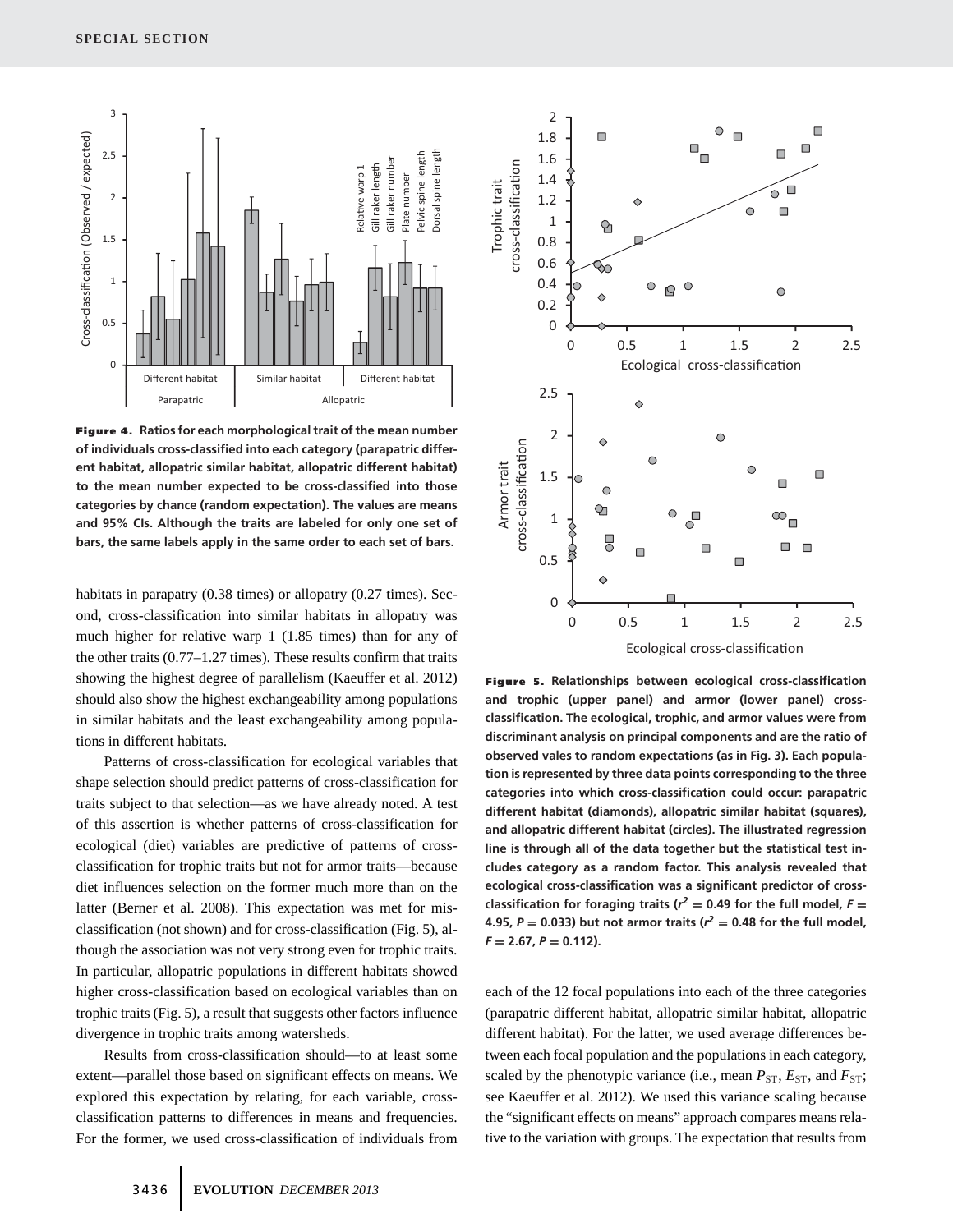Table 1. Relationships for each variable between variance**standardized differences (***P***ST,** *F***ST,** *E***ST) and cross-classification. Each of the 12 focal populations is represented by three data points corresponding to the three categories into which crossclassification could occur: parapatric different habitat, allopatric similar habitat, and allopatric different habitat. The predictor variable is the mean** *P***ST,** *F***ST, or** *E***ST between each focal population and populations in the different categories. The response variable is the mean cross-classification of each focal population into populations in the different categories. "Category" is included as a random variable (but not shown in the table) so as to control for the three observations per population. All significant associations are negative (as expected) and** *r2* **is for the full model.**

| Variables                   | $r^2$    | F     | P          |
|-----------------------------|----------|-------|------------|
| Relative warp 1             | 0.87     | 13.87 | 0.001      |
| Gill raker length           | $\theta$ | 0.00  | 0.973      |
| Gill raker number           | 0.17     | 8.58  | 0.012      |
| Plate number                | 0.02     | 1.93  | 0.174      |
| Pelvic spine length         | 0.05     | 2.30  | 0.139      |
| Dorsal spine length         | $\Omega$ | 0.120 | 1.000      |
| Proportion of limnetic prey | 0.52     | 1.31  | 0.260      |
| $\delta^{13}C$              | 0.69     | 19.45 | < 0.001    |
| $\delta^{15}$ N             | 0.76     | 39.41 | < 0.001    |
| Neutral markers             | 0.66     | 2.38  | 0.134      |
| Non-neutral markers         | 0.46     | 18.91 | ${<}0.001$ |

the two methods should be correlated was born out for relative warp 1, gill raker number,  $\delta^{13}C$ ,  $\delta^{15}N$ , and nonneutral markers (Table 1; Fig. 6). Importantly, however, variance-scaled differences in means were not perfectly predictive of classification, confirming that the two approaches do not yield identical results.

# *Discussion*

Our goal has been to advance the idea that valuable evolutionary inferences can be derived from analyses that use classification methods to infer the exchangeability of individuals among populations. The basic premise is that population divergence might be best quantified by asking how well the genotypes/phenotypes of individuals from one population would "fit" into other populations. Or, in other words, the extent to which individuals can be swapped between populations without altering the ecological, morphological, or genetic properties of those populations. This consideration of populations as groups of potentially unique individuals, rather than means and variances, acknowledges the importance of individual variation to a variety of ecological and evolutionary processes (Bolnick et al. 2003, 2011; Hansen et al. 2006).

We illustrated an exchangeability approach through the analysis of empirical data for lake and stream stickleback. The populations were mostly non-exchangeable at the genetic level,



**Figure 6. Relative warp 1 (upper panel) and nonneutral markers (lower panel) were among the variables showing strong relationships between variance-standardized differences (** $P_{ST}$  **and**  $F_{ST}$ **) and cross-classification. Each of the 12 focal populations is represented by three data points corresponding to the three categories into which cross-classification could occur: parapatric different habitat (diamonds), allopatric similar habitat (squares), and allopatric different habitat (circles). Note that a few focal populations do not appear for the nonneutral markers because all of their individuals were classified with 100% probability to the focal population (Appendix S3). The x-axis shows the mean**  $P_{ST}$  **or**  $F_{ST}$  **between each focal population and populations in the different categories. The y-axis shows mean cross-classification of each focal population into populations in the different categories. The inset in the upper panel shows the variation in body depth captured by relative warp 1: the deformations show the maximum (bottom: Pye Lake) and minimum (top: Village Bay Inlet Stream) population means. The illustrated regression line is through all of the data but the statistical test included category as a random factor (Table 1).**

presumably because each carries its own unique signature of historical and contemporary events and processes. When genetic exchangeability did occur, it was typically between populations within the same watershed, which are more likely to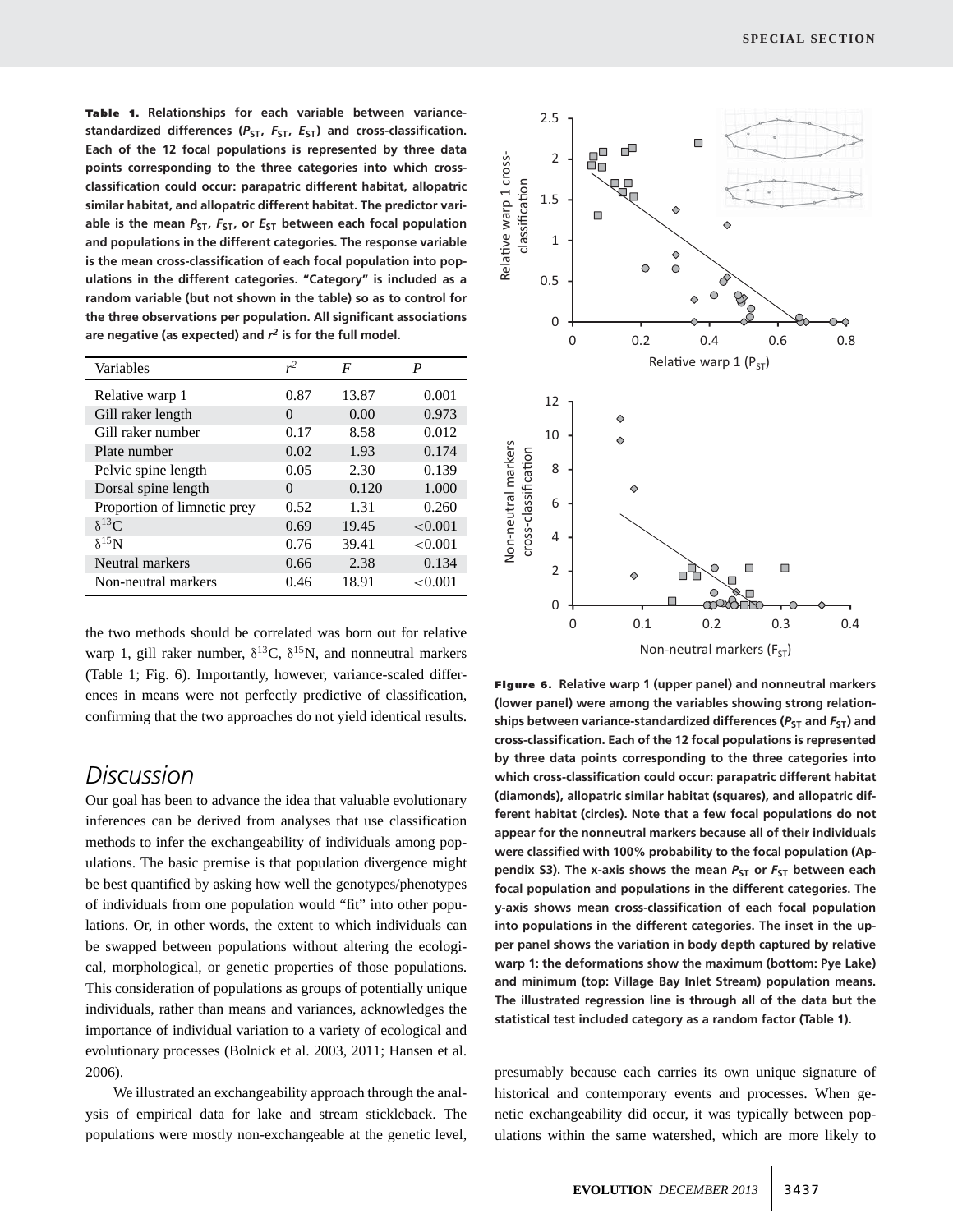share these events and processes and are more likely to be tied together by gene flow. Relative to this rare genetic exchangeability, ecological (diet) exchangeability was much higher—because diets overlapped considerably among populations. This ecological overlap suggested that exchangeability also should be high for morphological traits, which proved to be the case. In addition, morphological exchangeability was highest among populations that experienced similar selection: trophic traits were most exchangeable among populations in a similar habitat type. That is, parallel evolution increases exchangeability among populations in similar habitats—while decreasing it among populations in different habitats.

Most of the inferences drawn from these exchangeability analyses match those from the previous "significant effects on means" analyses of the same samples (Kaeuffer et al. 2012). This correspondence is reassuring because it shows that exchangeability analyses can replicate conclusions drawn from more traditional analyses. (Of course, basic caveats about inferring parallel evolution from population samples—see references in the Introduction—will attend both approaches.) The question remains, however, as to whether any new insight was gained through the exchangeability approach. For starters, it is important to note that results of the two approaches were not identical; that is, population differences in variance-standardized means were not perfectly predictive of classification patterns. Moreover, exchangeability analyses led to clarified and improved inferences. For instance, we previously inferred, from significant effects on means (Kaeuffer et al. 2012), that parallelism in lake–stream divergence was very high for trophic traits because it was in the same direction in every watershed, and because the habitat term explained more than half of the total variation. Yet the present exchangeability analysis showed that classification based on these same traits was always highest to the population of origin and that classification away from the population of origin was only modestly predicted by habitat type. These findings indicate that habitat-specific processes (e.g., divergent selection that is similar between all lakes and streams) can be overwhelmed by locationspecific processes (e.g., selection that is unique to a particular lake or stream). The analysis of exchangeability thus forces the new realization that parallelism is not really that high—even for the traits previously inferred to be very parallel. We suspect that reliance on the "significant effects on means" approach might generally overemphasize the importance of parallelism in nature.

### **EXTENSIONS**

Our exposition of how evolutionary inferences can be derived from exchangeability was based on only a few trait types, one species, and one form of geographical structure (allopatric pairs of parapatric populations). However, the basic approach should be relevant and informative for any type of trait, organism, or

3438 **EVOLUTION** *DECEMBER 2013*

geographical structure. In addition, they should be amenable to a wider range of questions. We here summarize some of these possibilities.

First, it would also be useful to include more populations within each allopatric group, such as multiple stream and lake populations within each watershed. These additional populations would aid inferences regarding interactions between selection and gene flow. For instance, the ecological theory of adaptive radiation predicts that increasing adaptive divergence reduces gene flow: that is, it causes ecological speciation (Schluter 2000; Crispo et al. 2006; Räsänen and Hendry 2008; Thibert-Plante and Hendry 2010). If so, exchangeability at neutral genetic markers should be lower between populations in different habitats than between populations in similar habitats.

Second, we considered only two ecotypes (lake and stream), whereas exchangeability analyses might be equally useful for more ecotypes, such as phytophagous insects that occupy a range of different host plants (e.g., Ferrari et al. 2006). In this case, one might first follow the above described procedure and record the extent to which cross-classification occurs to a similar or different ecotype when gene flow is present (parapatry/sympatry) or absent (allopatry). This broad division into similar versus different ecotypes would inform the overall action of divergent selection across the entire group. One might then examine classification between particular ecotype pairs so as to inform which particular ecological contrasts (particular host plant species) drive the greatest divergence. Comparative analyses of this sort could make a useful contribution to current discussions regarding factors that determine the degree of progress toward ecological speciation (Hendry 2009; Nosil et al. 2009).

Third, we considered classification among populations within a species, whereas similar analyses could be applied to variation among species. For example, Darwin's finches specialize on different food types at different locations on the same islands (parapatry/sympatry) and on different islands (allopatry; Grant 1999). These species hybridize in nature and the role of historical events and contemporary gene flow remains an active area of research (Grant and Grant 1994; Grant 1999; Grant et al. 2004; Petren et al. 2005). Exchangeability analyses could be implemented by sampling multiple species at each of multiple locations on each of multiple islands. Individuals could then be cross-classified within species (i.e., the same "environment") or between species (i.e., a different "environment") on the same island (parapatry/sympatry) or on different islands (allopatry). Similar analyses might prove useful for groups such as *Anolis* lizard ecomorphs (Losos 2009) or whitefish species in postglacial lakes (Siwertsson et al. 2010; Vonlanthen et al. 2012). Results from these analyses would be directly relevant to discussions about the collective evolution of species composed of multiple populations (Morjan and Rieseberg 2004; Futuyma 2010)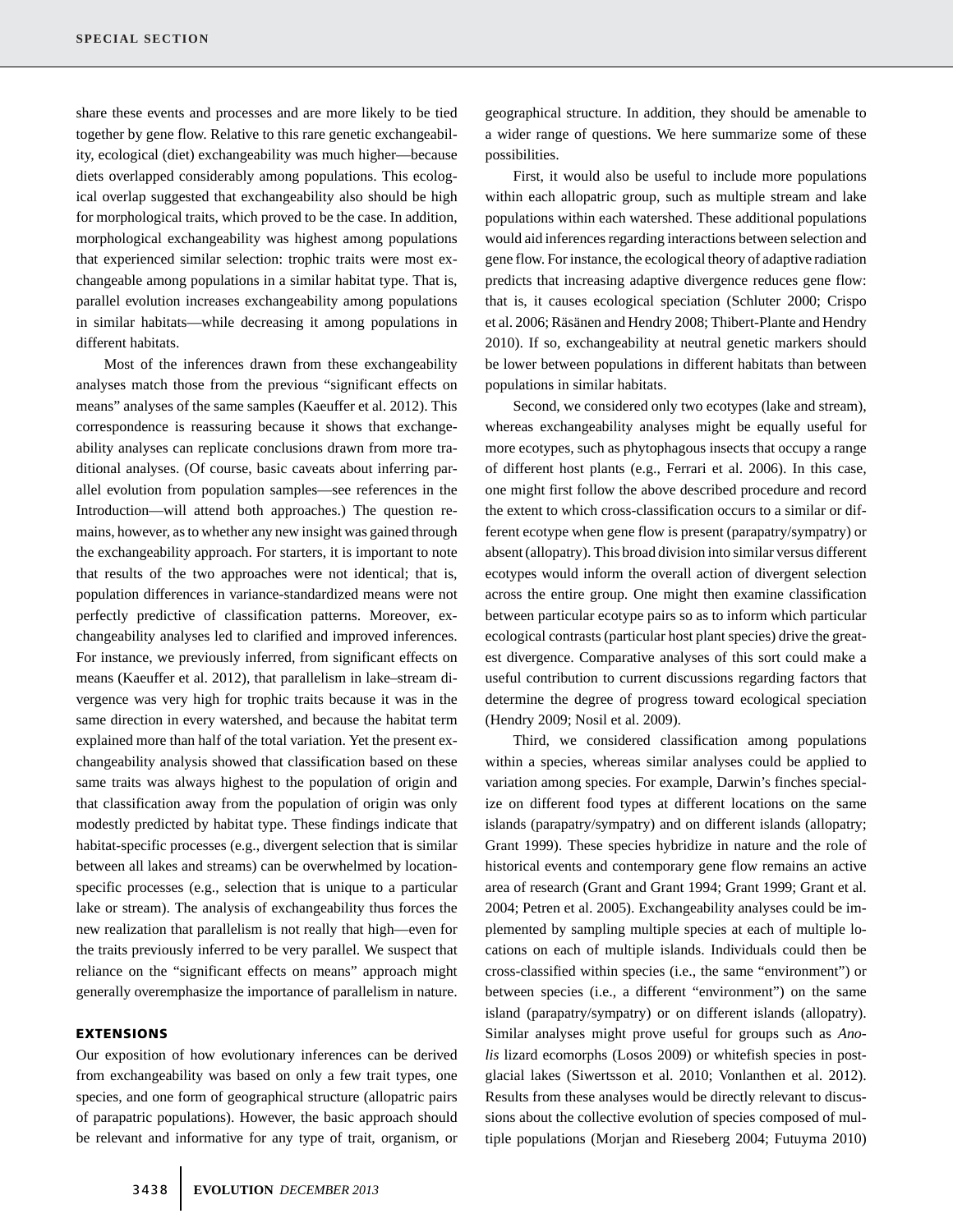Table 2. Relationships for discriminant analysis on principal com**ponents between cross-classification based on the dichotomous approach (an individual is or is not assigned to a given population) versus raw probabilities of classification of each individual into each population. Each of the 12 focal populations is represented by three data points corresponding to the three categories into which cross-classification could occur: parapatric different habitat, allopatric similar habitat, and allopatric different habitat. The predictor variable is the mean probability of assignment of individuals from each focal population into populations in each of the three categories. The response variable is the mean cross-classification (number of individuals) in each focal population into populations in the other categories. "Category" is included as a random variable (but not shown in the table) so as to control for the three observations per population. All associations are positive (as expected) and** *r2* **is for the full model.**

| DAPC variables      |      | F     |            |
|---------------------|------|-------|------------|
| Ecology (diet)      | 0.73 | 37.49 | ${<}0.001$ |
| Foraging traits     | 0.73 | 50.05 | ${<}0.001$ |
| Armor traits        | 0.21 | 4.02  | 0.031      |
| Neutral markers     | 0.62 | 33.83 | 0.017      |
| Non-neutral markers | 0.72 | 78.46 | ${<}0.001$ |

and to debates about the reality of species designations (Zink 2002).

Fourth, our analyses were based on the dichotomous decision to classify each individual into a particular population, which seemed appropriate given our focus on how individuals could be "exchanged" between populations. The reality, however, is that probabilities of classification of each individual into a given population were highly variable among individuals, suggesting that analyzing the raw probabilities might increase power and precision. For example, one could use the probabilities of classification for each individual from each focal population into each other population, and average these values across individuals. We performed a preliminary analysis along these lines, and found that results based on the dichotomous analysis were always correlated with results based on the raw probabilities (Table 2). The two alternatives should therefore yield similar conclusions, although the imperfect correlations suggest the value of further considering the accuracy and power of each method.

Fifth, we considered morphological variation that has a strong genetic basis. For traits with stronger environmental contributions, exchangeability analyses could be used to assess the extent to which plastic differences represent deterministic responses to particular environments, as well as the effect that gene flow has on plastic divergence (Crispo 2008). An intriguing further possibility is that classification might be based on the genetic and plastic components of the phenotype as estimated in "animal model" analyses of natural populations (e.g. Kruuk 2004;

Hadfield et al. 2010). That is, breeding values (evolution) and environmental deviations (plasticity) could be analyzed separately for their exchangeability.

Sixth, classification-based analyses allow the identification of particular individuals that show the highest exchangeability among particular populations, as well as the traits that make them so. These individuals might be recent migrants or they might be hybrids between the populations—as is already commonly inferred from genetic "assignment" tests (Manel et al. 2005). Whether these individuals are also the most morphologically exchangeable can then inform whether dispersal is "phenotypebiased" (Edelaar et al. 2008; Bolnick et al. 2009; Shine et al. 2011), whether "pre-adaptation" to alternative conditions is a primary criterion for successful gene flow (Quinn et al. 2001), and the extent to which dispersal between populations is likely to have maladaptive consequences (Hendry et al. 2001; Yeaman and Guillaume 2009).

# *Conclusion*

We have built a case for deriving evolutionary inferences from the determination of individual exchangeability among populations. We see three principal advantages over the more typical "significant effects on means" approach. One is conceptual: populations are composed of a diversity of individuals that might not be well represented by simple means, variances, and frequencies. Individual classification, by contrast, acknowledges and exploits the full distribution of genotypes and phenotypes, and therefore facilitates consideration of the many unique consequences of individual variation for ecology and evolution. A second advantage is methodological: discriminant functions on principal components places all variables on the same scale, and therefore makes classification patterns comparable across populations and traits, including morphological measurements, discrete counts, proportions, and multilocus genotypes. A third major advantage comes from the identification of specific individuals that are most exchangeable among populations, thus enabling further analysis of the properties of those individuals, as well as their consequences for gene flow and adaptive divergence. Increased appreciation and application of exchangeability-inspired classification-based methods is likely to improve inferences in evolutionary biology, landscape genetics, and the interface between them: evolutionary landscape genetics.

### **ACKNOWLEDGMENTS**

Field work was assisted by J.-S. Moore. Morphological measurements were assisted by S. Barrette, C. Macnaughton, and S. Muttalib. Genetic data collection was assisted by members of the Peichel lab. Additional comments and advice were provided by E. Taylor and X. Thibert-Plante. Financial support was provided by an FQRNT postdoctoral fellowship (RK), a National Institutes of Health grant P50 HG002568 (CLP), a David and Lucille Packard Foundation Fellowship (DIB), the Howard Hughes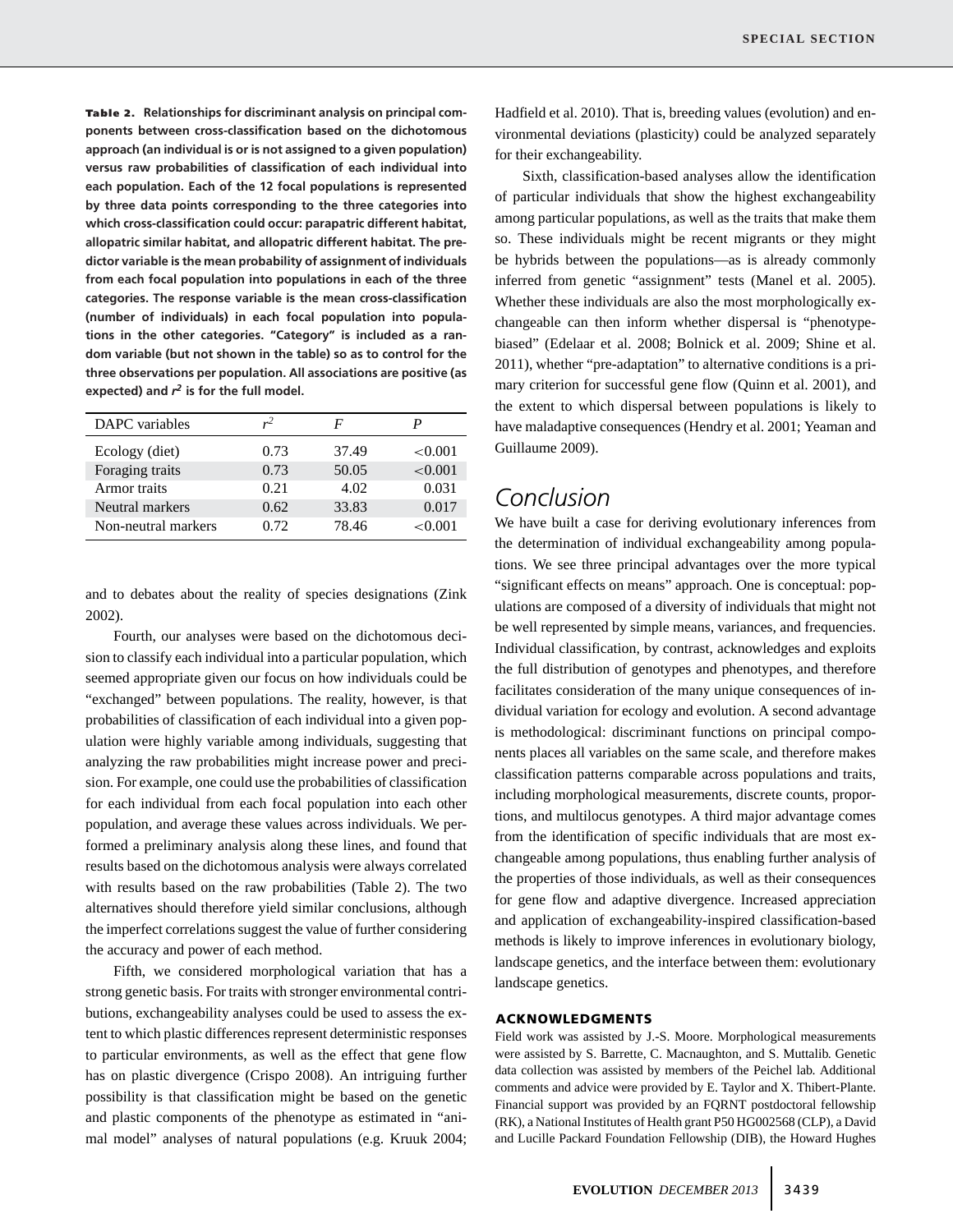Medical Institute (DIB), and the Natural Sciences and Engineering Research Council of Canada (APH).

#### **LITERATURE CITED**

- Arendt, J., and Reznick, D. 2008. Convergence and parallelism reconsidered: what have we learned about the genetics of adaptation? Trends Ecol. Evol. 23:26–32.
- Berner, D., D. C., Adams, A.-C. Grandchamp, and A. P. Hendry. 2008. Natural selection drives patterns of lake-stream divergence in stickleback foraging morphology. J. Evol. Biol. 21:1653–1665.
- Berner, D., A.-C. Grandchamp, and A. P. Hendry. 2009. Variable progress toward ecological speciation in parapatry: stickleback across eight lakestream transitions. Evolution 63:1740–1753.
- Bolnick, D. I., and M. S. Araújo. 2011. Partitioning the relative fitness effects of diet and trophic morphology in the threespine stickleback. Evol. Ecol. Res. 13:439–459.
- Bolnick, D. I., and P. Nosil. 2007. Natural selection in populations subject to a migration load. Evolution 61:2229–2243.
- Bolnick, D. I., R. Svanback, J. A. Fordyce, L. H. Yang, J. M. Davis, C. D. Hulsey, and M. L. Forister. 2003. The ecology of individuals: incidence and implications of individual specialization. Am. Nat. 161:1–28.
- Bolnick, D. I., E. J. Caldera, and B. Matthews. 2008. Evidence for asymmetric migration load in a pair of ecologically divergent stickleback populations. Biol. J. Linn. Soc. 94:273–287.
- Bolnick, D. I., L. K. Snowberg, C. Patenia, W. E. Stutz, T. Ingram, and O. L. Lau. 2009. Phenotype-dependent native habitat preference facilitates divergence between parapatric lake and stream stickleback. Evolution 63:2004–2016.
- Bolnick, D. I., P. Amarasekare, M. S. Araujo, R. Burger, J. M. Levine, M. ¨ Novak, V. H. W. Rudolf, S. J. Schreiber, M. C. Urban, and D. A. Vasseur. 2011. Why intraspecific trait variation matters in community ecology. Trends Ecol. Evol. 26:183–192.
- Bond, J. E., and A. K. Stockman. 2008. An integrative method for delimiting cohesion species: finding the population-species interface in a group of Californian trapdoor spiders with extreme genetic divergence and geographic structuring. Sys. Biol. 57:628–646.
- Cano, J. M., H. S. Mäkinen, T. Leinonen, J. Freyhof, and J. Merilä. 2008. Extreme neutral genetic and morphological divergence supports classification of Adriatic three-spined stickleback (*Gasterosteus aculeatus*) populations as distinct conservation units. Biol. Cons. 141:1055–1066.
- Castric, V., and L. Bernatchez. 2004. Individual assignment test reveals differential restriction to dispersal between two salmonids despite no increase of genetic differences with distance. Mol. Ecol. 13:1299–1312.
- Crandall, K. A., O. R. P. Bininda-Emonds, G. M. Mace, and R. K. Wayne. 2000. Considering evolutionary processes in conservation biology. Trends Ecol. Evol. 15:290–295.
- Crispo, E. 2008. Modifying effects of phenotypic plasticity in interactions among natural selection, adaptation and gene flow. J. Evol. Biol. 21:1460–1469.
- Crispo, E., P. Bentzen, D.N. Reznick, M.T. Kinnison, and A.P. Hendry. 2006. The relative influence of natural selection and geography on gene flow in guppies. Mol. Ecol. 15:49–62.
- Edelaar, P., A. M. Siepielski, and J. Clobert. 2008. Matching habitat choice causes directed gene flow: a neglected dimension in evolution and ecology. Evolution 62:2462–2472.
- Endler, J. A. 1986. Natural selection in the wild. Princeton Univ. Press, Princeton, NJ.
- Ferrari, J., H. C. J. Godfray, A. S. Faulconbridge, K. Prior, and S. Via. 2006. Population differentiation and genetic variation in host choice among pea aphids from eight host plant genera. Evolution 60:1574–1584.
- Funk, S. M., and J. E. Fa. 2006. Phylogeography of the endemic St. Lucia whiptail lizard *Cnemidophorus vanzoi*: conservation genetics at the species boundary. Cons. Genet. 7:651–663.
- Futuyma, D. J. 2010. Evolutionary constraint and ecological consequences. Evolution 64:1865–1884.
- Grant, P. R. 1999. Ecology and evolution of Darwin's finches. Princeton Univ. Press, Princeton, NJ.
- Grant, P. R., and B. R. Grant. 1994. Phenotypic and genetic effects of hybridization in Darwin's finches. Evolution 48:297–316.
- Grant, P. R., B. R. Grant, J. A. Markert, L. F. Keller, and K. Petren. 2004. Convergent evolution of Darwin's finches caused by introgressive hybridization and selection. Evolution 58:1588–1599.
- Hadfield, J. D., A. J. Wilson, D. Garant, B. C. Sheldon, and L. E. B. Kruuk. 2010. The misuse of BLUP in ecology and evolution. Am. Nat. 175:116– 125.
- Hansen, M. M., E. E. Nielsen, D. Bekkevold, and K. L. D. Mensberg. 2001. Admixture analysis and stocking impact assessment in brown trout (*Salmo trutta*), estimated with incomplete baseline data. Can. J. Fish. Aquat. Sci. 58:1853–1860.
- Hansen, T. F., A. J. R. Carter, and C. Pelabon. 2006. On adaptive accuracy and precision in natural populations. Am. Nat. 168:168–181.
- Hauser, L., T. R. Seamons, M. Dauer, K. A. Naish, and T. P. Quinn. 2006. An empirical verification of population assignment methods by marking and parentage data: hatchery and wild steelhead (*Oncorhynchus mykiss*) in Forks Creek, Washington, USA. Mol. Ecol. 15: 3157–3173.
- Hendry, A. P. 2009. Ecological speciation! Or the lack thereof? Can. J. Fish.Aquat. Sci. 66:1383–1398.
- Hendry, A. P., and E. B. Taylor. 2004. How much of the variation in adaptive divergence can be explained by gene flow? An evaluation using lakestream stickleback pairs. Evolution 58:2319–2331.
- Hendry, A. P., T. Day, and E. B. Taylor. 2001. Population mixing and the adaptive divergence of quantitative traits in discrete populations: a theoretical framework for empirical tests. Evolution 55:459–466.
- Hendry, A. P., E. B. Taylor, and J. D. McPhail. 2002. Adaptive divergence and the balance between selection and gene flow: lake and stream stickleback in the Misty system. Evolution 56:1199–1216.
- Hubisz, M. J., D. Falush, M. Stephens, and J. K. Pritchard. 2009. Inferring weak population structure with the assistance of sample group information. Mol. Ecol. Resources 9:1322–1332.
- Jombart, T., S. Devillard, and F. Balloux. 2010. Discriminant analysis of principal components: a new method for the analysis of genetically structured populations. BMC Genet. 11:94.
- Kaeuffer, R., C. L. Peichel, D. I. Bolnick, and A. P. Hendry. 2012. Parallel and nonparallel aspects of ecological, phenotypic, and genetic divergence across replicate population pairs of lake and stream stickleback. Evolution 66:402–418.
- Kruuk, L. E. B. 2004. Estimating genetic parameters in natural populations using the 'animal model'. Phil. Trans. R. Soc. Lond. B. Biol. Sci. 359:873– 890.
- Langerhans, R. B. 2008. Predictability of phenotypic differentiation across flow regimes in fishes. Integr. Comp. Biol. 48:750–768.
- Langerhans, R. B., and T. J. DeWitt. 2004. Shared and unique features of evolutionary diversification. Am. Nat. 164:335–349.
- Lavin, P. A., and J. D. McPhail. 1993. Parapatric lake and stream sticklebacks on northern Vancouver Island: disjunct distribution or parallel evolution? Can. J. Zool. 71:11–17.
- Losos, J. B. 2009. Lizards in an evolutionary tree: ecology and adaptive radiation of Anoles. University of California Press, Berkeley, CA.
- -. 2011. Convergence, adaptation, and constraint. Evolution 65:1827-1840.